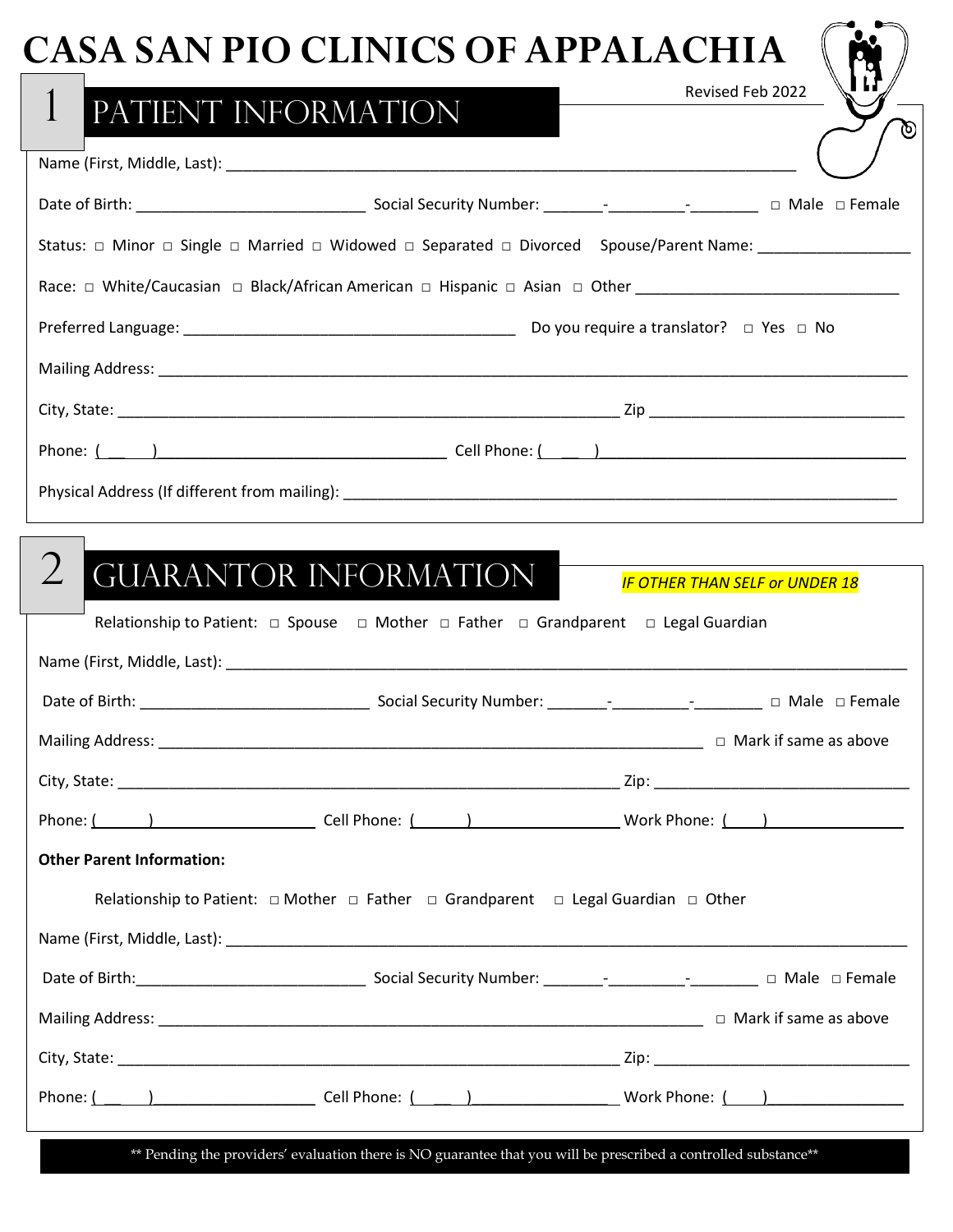# 3 Emergency Contacts *PLEASE LIST AT LEAST ONE CONTACT*  1. Name: etc. and the set of the set of the set of the set of the set of the set of the set of the set of the set of the set of the set of the set of the set of the set of the set of the set of the set of the set of the se Phone: (\_\_\_\_\_\_\_)\_\_\_\_\_\_\_\_\_\_\_\_\_\_\_\_\_\_\_\_\_\_\_\_\_\_\_\_\_\_\_ Cell Phone: (\_\_\_\_\_\_\_)\_\_\_\_\_\_\_\_\_\_\_\_\_\_\_\_\_\_\_\_\_\_\_\_\_\_\_\_\_\_\_ 2. Name: \_\_\_\_\_\_\_\_\_\_\_\_\_\_\_\_\_\_\_\_\_\_\_\_\_\_\_\_\_\_\_\_\_\_\_\_\_\_\_\_\_\_\_\_\_\_\_\_\_\_\_\_\_ Relationship: \_\_\_\_\_\_\_\_\_\_\_\_\_\_\_\_\_\_\_\_\_\_\_\_ Phone: (\_\_\_\_\_\_\_)\_\_\_\_\_\_\_\_\_\_\_\_\_\_\_\_\_\_\_\_\_\_\_\_\_\_\_\_\_\_\_ Cell Phone: (\_\_\_\_\_\_\_)\_\_\_\_\_\_\_\_\_\_\_\_\_\_\_\_\_\_\_\_\_\_\_\_\_\_\_\_\_\_\_ 3. Name: 2008. The set of the set of the set of the set of the set of the set of the set of the set of the set of the set of the set of the set of the set of the set of the set of the set of the set of the set of the set o Phone: (\_\_\_\_\_\_\_)\_\_\_\_\_\_\_\_\_\_\_\_\_\_\_\_\_\_\_\_\_\_\_\_\_\_\_\_\_\_\_ Cell Phone: (\_\_\_\_\_\_\_)\_\_\_\_\_\_\_\_\_\_\_\_\_\_\_\_\_\_\_\_\_\_\_\_\_\_\_\_\_\_\_

# 4 EMPLOYMENT INFORMATION

| Employment Status: $\Box$ Currently Employed $\Box$ Unemployed $\Box$ Self-Employed $\Box$ Disabled $\Box$ Other |  |  |  |
|------------------------------------------------------------------------------------------------------------------|--|--|--|
|                                                                                                                  |  |  |  |
|                                                                                                                  |  |  |  |
|                                                                                                                  |  |  |  |
| Phone: $\left($ $\right)$                                                                                        |  |  |  |

# 5 Patient Portal

By providing an E-mail address you can sign up for Casa San Pio Clinics of Appalachia Patient Portal, which allows you to:

- Review you Medical Record & Personal Health Information
- Access your test results
- View your visit summaries
- Communicate without practice, and more!

E-Mail Address: with a state of the state of the state of the state of the state of the state of the state of the state of the state of the state of the state of the state of the state of the state of the state of the stat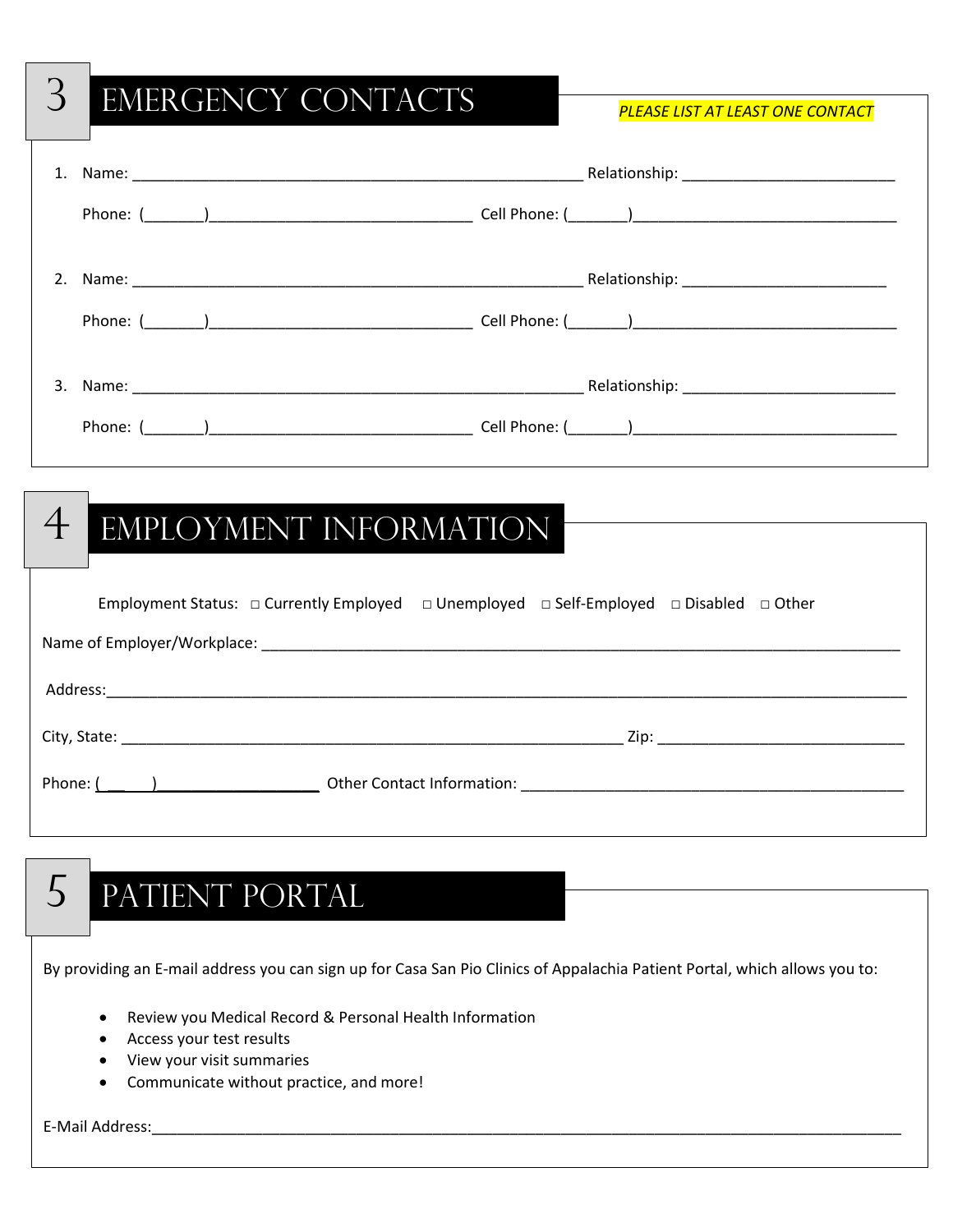## 6 CONSENT FOR TREATMENT

*TO THE PATIENT: You have the right, as a patient, to be informed about your condition and the recommended surgical, medical or diagnostic procedure to be used so that you may make the decision whether or not to undergo any suggested treatment or procedure after knowing the risks and hazards involved. At this point in your care, no specific treatment plan has been recommended. This consent form is simply an effort to obtain your permission to perform the evaluation necessary to identify the appropriate treatment and/or procedure for any identified(s)*

This consent provides us with your permission to perform reasonable and necessary medical examinations, testing and treatment. By signing below, you are indicating that (1) you intend that this consent is continuing in nature even after a specific diagnosis has been made and treatment recommended; (2) you consent to treatment at this office or any other satellite office under common ownership; and (3) you understand and consent that in the event of an emergency or other illness, the Providers and staff of Casa San Pio of Appalachia will deliver any medical care deemed necessary. The consent will remain fully effective until it is revoked in writing. You have the right at any time to discontinue services.

You have the right to discuss the treatment plan with your physician about the purpose, potential risks and benefits of any test ordered for you. If you have any concerns regarding any test of treatment recommended by your health care Provider, we encourage you to ask questions.

I voluntarily request a Physician and/or Mid-Level Provider (Nurse Practitioner, Physician Assistant, or Clinical Nurse Specialist), and other health care Providers or the designees as deemed necessary, to perform reasonable and necessary medical examination, testing and treatment for the condition which has brought me to seek care at this Practice. I understand that if additional testing, invasive or interventional procedures are recommended I will be asked to read and sign additional consent forms prior to the test(s) or procedure(s)

#### *I certify that I have read and fully understand the above statements and consent fully and voluntarily to its contents.*

| Parent/Guardian/Personal Representative if applicable: |  |
|--------------------------------------------------------|--|
|                                                        |  |
|                                                        |  |
|                                                        |  |
| <b>Witness</b>                                         |  |
|                                                        |  |
|                                                        |  |
|                                                        |  |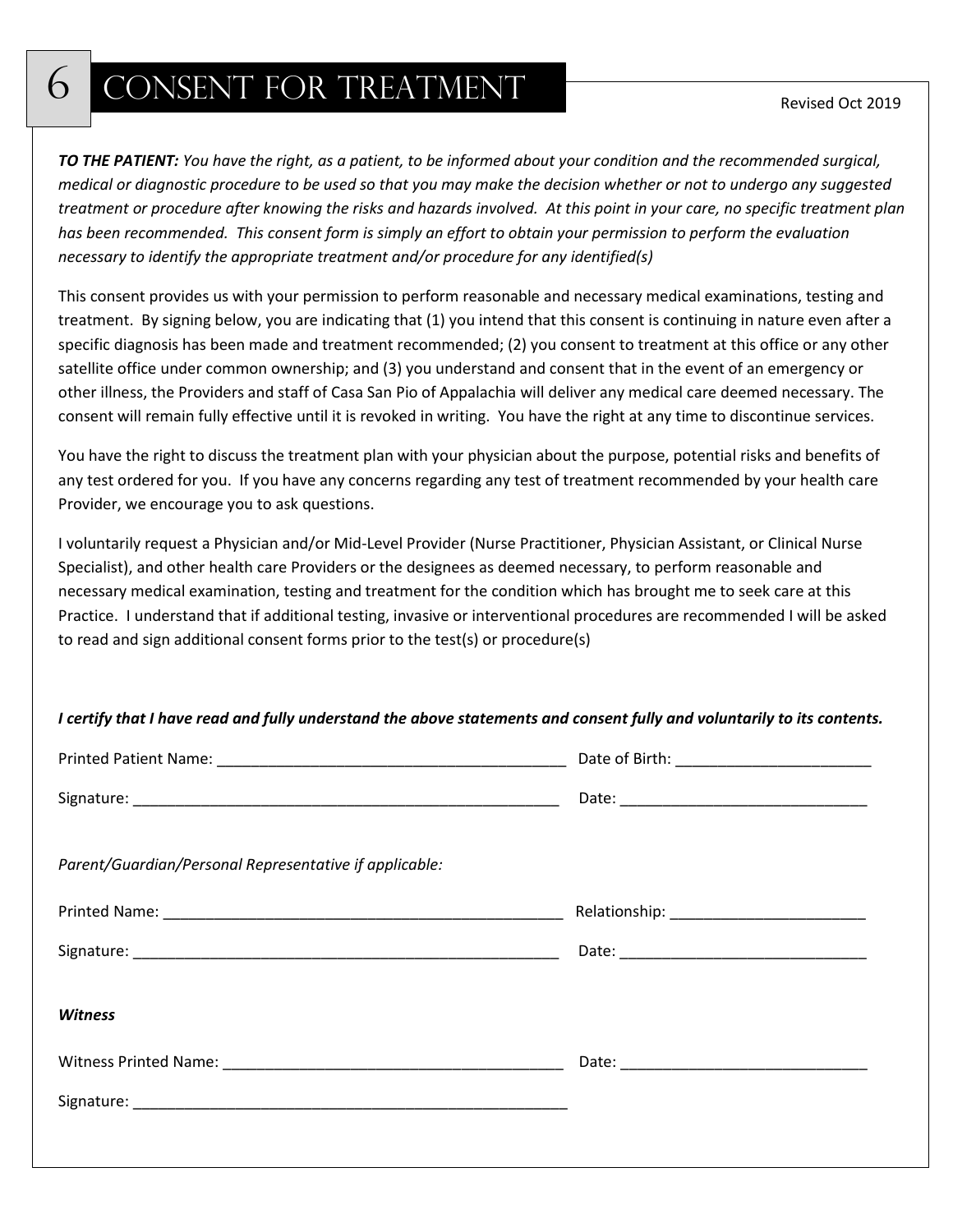## CONSENT TO TREAT MINOR

*IF UNDER AGE 18*

As the parent/legal guardian of the following child:

|  | Name | Date<br>Bırtr<br>-<br>. | --<br>……. |
|--|------|-------------------------|-----------|
|--|------|-------------------------|-----------|

I hereby authorize and consent to the examination and/or treatment of my child during office and facility visits by the providers and clinical staff of Casa San Pio of Appalachia. In addition, I give permission for the following person(s) to bring my child to Casa in my absence and to act on my behalf in authorizing medical care and treatment. In the event of an emergency or other illness, I understand that the physicians and staff of Casa will deliver any medical care deemed necessary regardless of the accompanying adult. Unless we are notified in writing, Casa will assume that the child's biological and/or legal parents are both legal guardians who have access to treatment option and medical information for that child.

| Name | Relationship | Phone |
|------|--------------|-------|
| Name | Relationship | Phone |
| Name | Relationship | Phone |

#### **Medical Records / Privacy**

At Casa San Pio of Appalachia, we are committed to protecting the security and privacy of your child's personal information. Medical records are the property of Casa securely kept and are accessed only for purposes outlined by the HIPAA Notice Policy. Records may be released or shared with other health care providers for treatment of your child. Patients are entitled to a copy of their medical records after an authorization for release is signed.

- I have received a copy of the HIPAA Notice from Casa San Pio of Appalachia.
- I understand that Casa may call my home and place of employment for health care reasons, appointment reminders and to resolve bill issues.
- I understand that Casa may fax immunization certificates, school excuses, physical/sports forms and /or medication instructions to my personal or work fax, or mail to my home. Casa cannot fax or send these documents to third parties without my permission.
- I understand that Casa my leave messages on my answering machine and/or voicemail regarding appointments and limited lab information.
- I understand that Casa may discuss patient information with adults or minors present during the visit.
- I understand and agree to all the above unless I strike through one of the statements.

| <b>Witness</b> |  |
|----------------|--|
|                |  |
|                |  |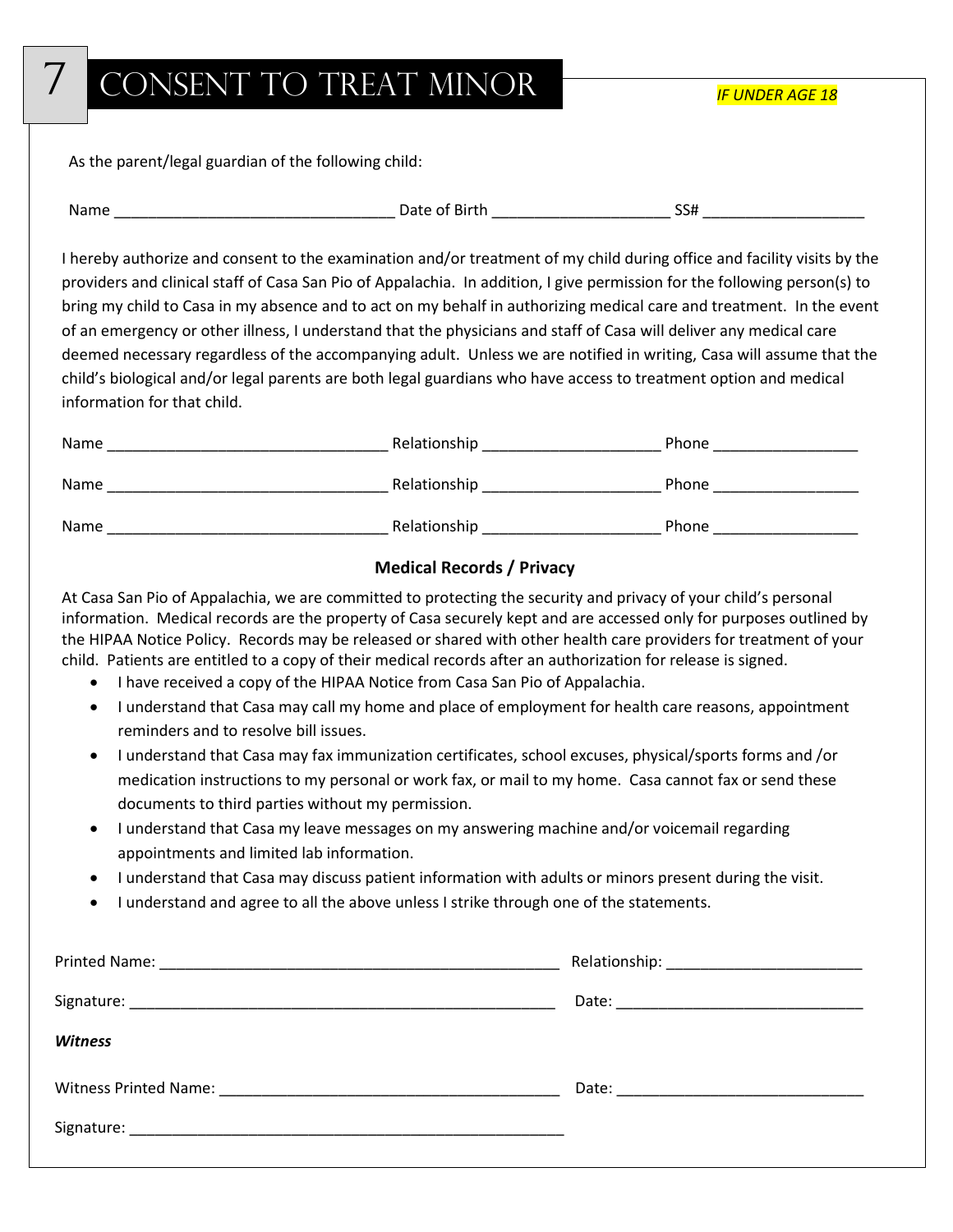# 8 HIPAA POLICY

I acknowledge that I was provided with a copy of Casa San Pio Clinics of Appalachia's HIPAA Privacy Notice, which describes how my medication information may be used and disclosed. I understand that I may request additional copies at any time.

| <b>Printed Patient Name:</b> | Signature: | Date: |
|------------------------------|------------|-------|
| <b>Witness</b>               |            |       |
| <b>Printed Witness Name:</b> | Signature: | Date: |

# 9 Payment / Billing Policy

#### **PAYMENT POLICY**

**Thank you for choosing us to take care of health needs. We are committed to providing you with quality and affordable health care. Because you may have questions regarding payment for services rendered, we have developed this payment policy. Please read it and feel free to ask any questions you may have. A copy will be provided to you upon request.**

- **INSURANCE**  We accept most insurance, including Medicare and Medicaid. If you are insured by a plan we are not contracted with, or, if you do not have a current insurance card with you, you may be responsible for payment. Knowing your insurance benefits **is your responsibility. Please contact your insurance company with any questions you have about your coverage.**
- **COPAYS & DEDUCTIBLES**  Co-Pays and Deductibles are due at the time of service regardless of the type of appointment. This arrangement is part of your contract with your insurance company. This includes, but not limited to:
	- o Visits held inside the office.
	- o Visits held outside the office (Ex: sick visits conducted in Parking Lot)
	- o Telehealth Visits Doxy.Me, Facetime, Facebook Messenger, Phone Visits, etc.
- **NON-COVERED SERVICES**  Please be aware that some services you receive may not be covered by your Plan. You may be responsible for payment of those services. Questions about non-covered services should be directed to your insurance company.
- **PROOF OF INSRURANCE**  Please complete our patient information forms and provide us with a copy of your insurance card before being seen. We must be able to verify coverage before services are rendered.
- **CLAIMS SUBMISSION**  We will submit your claim in full, such as when a balance is applied to Copay, Coinsurance, or Deductible, that balance should be paid at your next visit. Payment arrangements can always be made to suit your budget.
- **COVERAGE CHANGES**  If your insurance coverage changes, it your responsibility to provide us with that information.
- **CHARGES**  Please be aware that our fees are representative of the usual and customary fees for our area.
- **We accept Cash, Check, Visa, Discover, American Express and MasterCard (credit and debit).**
- **A \$25 fee will be charged for any check returned for insufficient funds.**

#### **COVID BILLING POLICY**

If the only reason for your visit is to be COVID-19 tested, please note that your insurance will be billed for both the lab (if applicable) and an office visit as you will be seen by a Provider. You will be responsible for any Co-pay and Deductibles that may apply.

• *NOTICE:* If the facilities current COVID-19 testing is state funded your insurance company *will not* be billed for the lab/test. However, if the facilities COVID-19 testing stock has been purchased by the practice, then your insurance *will* be billed for the lab/test.

#### **BILLING POLICY**

Casa San Pio Clinics of Appalachia will bill any treatment you receive to your primary and secondary insurance companies. We allow 60 days for insurance to pay and if after 60 days your insurance has not paid, the balance will then become your responsibility. Payment, which includes copays and self-pay are expected at the time of service. It is your responsibility to know the requirements of your insurance.

**By signing below, I acknowledge that I have read and understood the above Payment/Billing Policies and hereby authorize Casa San Pio Clinics of Appalachia to treat any necessary information to process such claims.**

Printed Name: \_\_\_\_\_\_\_\_\_\_\_\_\_\_\_\_\_\_\_\_\_\_\_\_\_\_\_\_\_\_\_\_\_\_\_\_\_\_\_\_\_\_\_\_\_\_\_\_\_\_\_\_ Date: \_\_\_\_\_\_\_\_\_\_\_\_\_\_\_\_\_\_\_\_\_\_\_\_\_

Signature: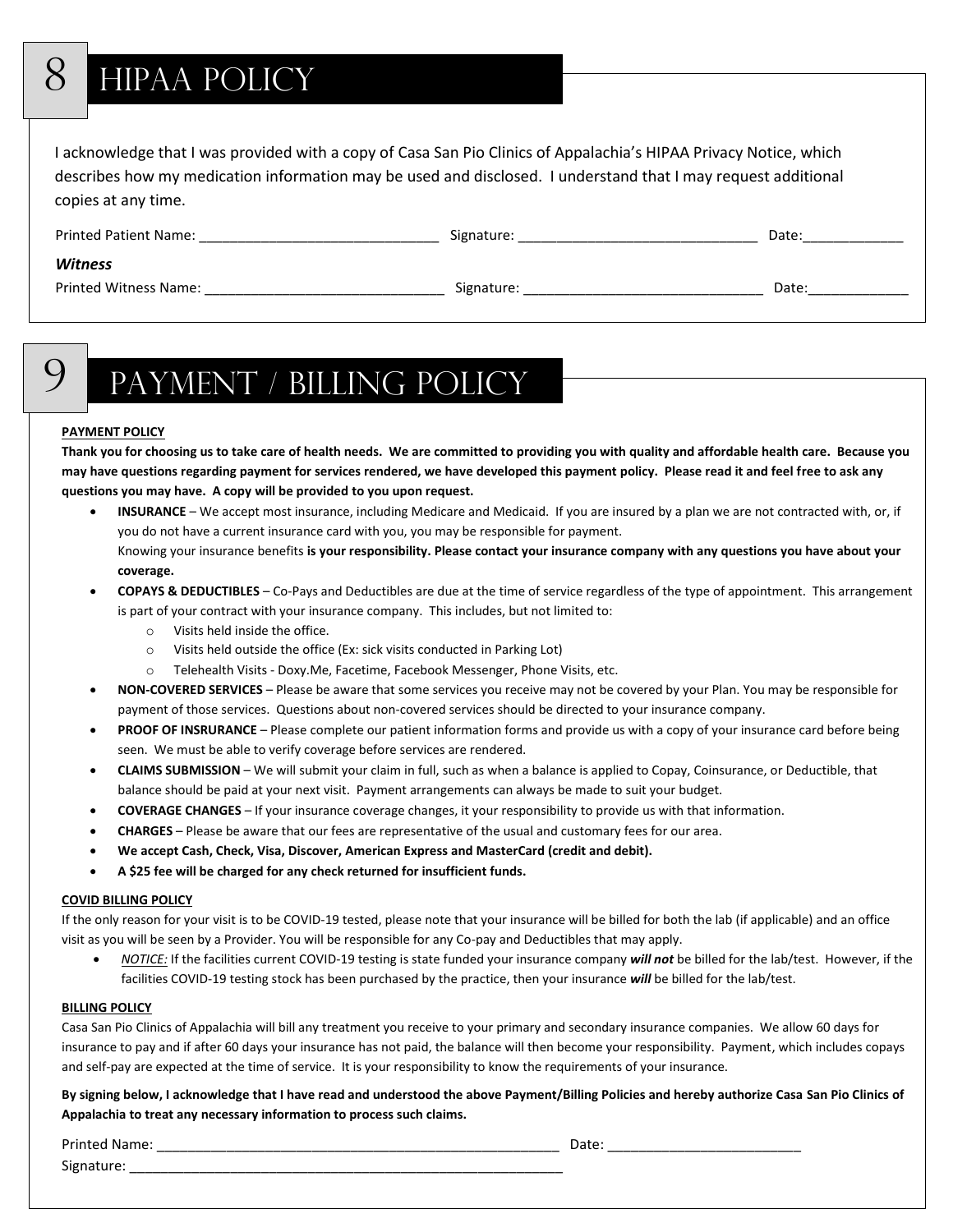*Thank you for choosing Casa San Pio Clinics of Appalachia for your healthcare needs. Whether your well-being requires attention to a chronic disease, or treatment of an acute illness, it is our goal to comfort, heal, teach, and learn as we work to improve your life. Every patient is treated as an individual, with respect, compassion, honesty, and fairness.*

*To ensure good Provider-Patient relationships, please read the following sections carefully to better understand our office policy.*

#### **Appointments**

We value the time that we have set aside to treat you or your child, as such, we would appreciate a 24-hour notice if you are unable to keep your scheduled appointment.

Please note that if you are late for your appointment (>15mins), we will do our best to accommodate you, however, depending on patient load for that day, it may be necessary to reschedule your appointment for a different day or time.

While we strive to minimize your wait time, emergencies do sometimes occur and take priority. We appreciate your understanding in these cases.

#### **Cancelation / No Show Policy**

Our goal is to provide quality individualized care in a timely manner. Late cancelations and No Shows (include arriving more than 15 minutes late) create inconvenience and prevent scheduling of other patients who need access to care in a timely manner. We understand situations arise when you may need to cancel your appointment and we appreciate advance notice within 24 hours when that happens. This helps us be respectful of other patients needs and enables us to give the appointment time to another patient who needs to see us.

As a courtesy and to help patients remember their scheduled appointments, Casa San Pio Clinics of Appalachia will send reminder calls 3 days, then 2 days in advance of the appointment.

#### **Walk-In Policy**

Depending on patient load, CASA reserves the right to request that you come back at a better time and/or date. Due to patient volume, walk-ins will be seen by the first available Provider, not by request.

#### **Prescription Refills**

If you are calling in regard to your regular monthly prescriptions, please note that it may take up to 24 hours to send these into the pharmacy. Please make sure to plan ahead so your prescription does not run out.

#### **Return Calls & After Hours**

If you are calling with a medical emergency, you should call 911 or go to the nearest emergency room. If you are calling after hours regarding a non-urgent matter, please leave your name, date of birth and phone number and we will return your call within 24 hours. If you are calling with an urgent matter, please call the Provider on call at (859) 813-9010.

#### **Medical Records / Privacy**

At Casa San Pio Clinics of Appalachia, we are committed to protecting the security and privacy of our patient's personal information. Medical records are the property of CASA, kept securely are accessed only for purposes outlined by our HIPAA Privacy Notice. Records may be released or shared with other healthcare providers for treatment. Patients are entitled to a copy of their medical records after an authorization for release is signed.

- I have received a copy of the HIPAA Privacy Notice from Casa San Pio Clinics of Appalachia.
- I understand that CASA may call my home and place of employment for health care reasons, appointment reminders and to resolve billing issues.
- I understand that CASA may fax immunization certificates, work/school excuses, physical/sports forms and/or medication instructions to my personal or work fax or mail them to my home. CASA cannot fax or send these documents to third parties without my permission.
- I understand that CASA may leave messages on my answering machine and/or voicemail regarding appointments and limited lab information.
- I understand that CASA may discuss patient information with adults or minors who may accompany me to office visits.
- I understand and agree to all the above unless I have marked through one of the statements.

#### **I have read, understood, and agree to comply with the above office policy. Please feel free to ask questions about anything that you do not understand.**

Printed Name: \_\_\_\_\_\_\_\_\_\_\_\_\_\_\_\_\_\_\_\_\_\_\_\_\_\_\_\_\_\_\_\_\_\_\_\_\_\_\_\_\_\_\_\_\_\_\_\_\_\_\_\_ Date: \_\_\_\_\_\_\_\_\_\_\_\_\_\_\_\_\_\_\_\_\_\_\_\_\_

Signature: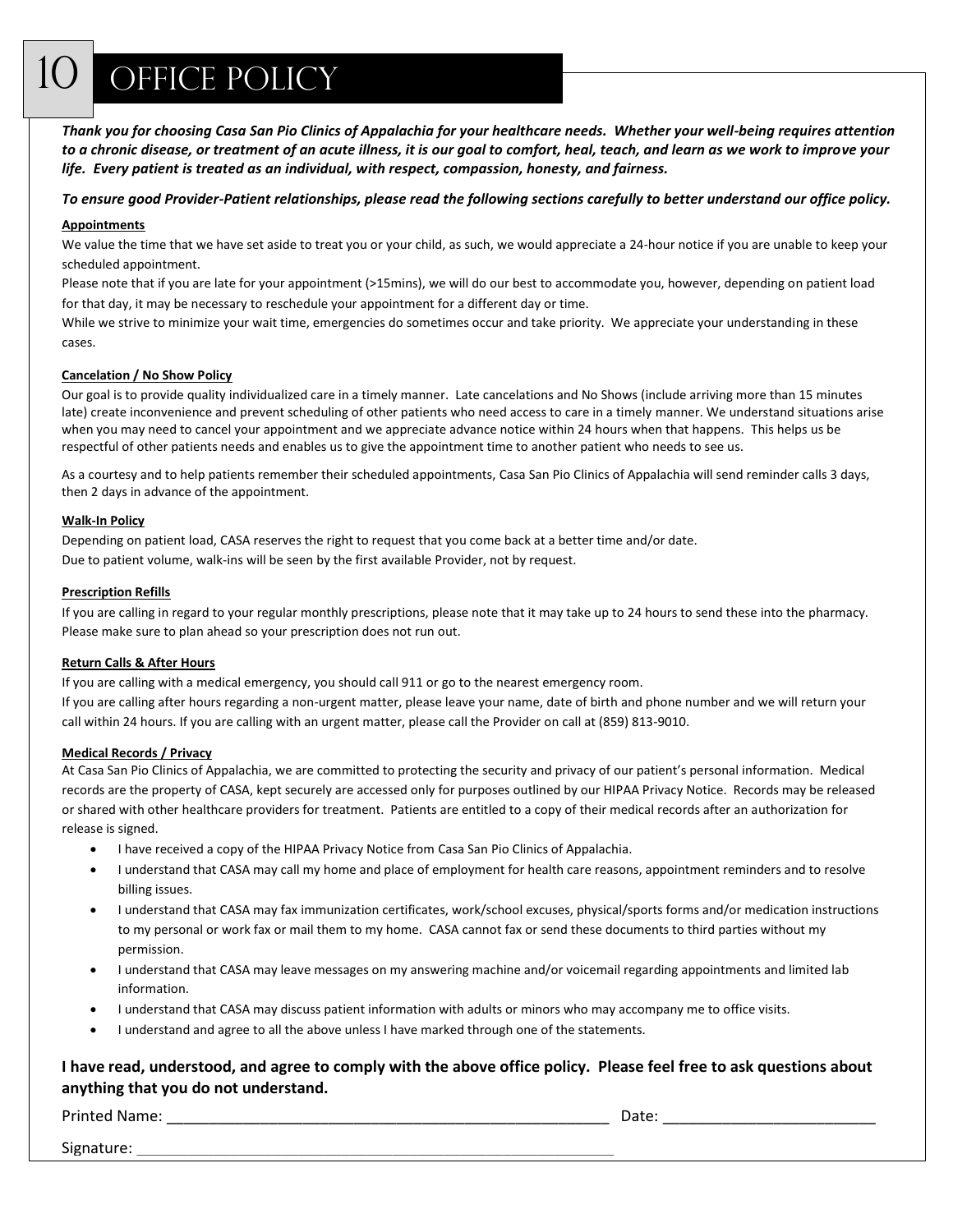### AUTHORIZATION FOR RELEASE OF INFORMATION

| PATIENT NAME             |                                | DATE OF BIRTH |
|--------------------------|--------------------------------|---------------|
| <b>SOCIAL SECURITY #</b> | DATES OF PROFESSIONAL SERVICES |               |

1. I HEREBY REQUEST AND/OR AUTHORIZE

TO DISCLOSE THE HEALTH INFORMATION, AS DESCRIBED BELOW, OF THE ABOVE-NAMED PATIENT TO:

#### 2. INFORMATION TO BE RELEASED TO: **CASA SAN PIO CLINICS OF APPALACHIA**



□ . 638 EAST COLLEGE AVENUE, SUITE B STANTON, KENTUCKY 40380 PHONE: (606) 318-3500 FAX: (606) 318-3503

\_\_\_\_\_\_\_\_\_\_\_\_\_\_\_\_\_\_\_\_\_\_\_\_\_\_\_\_\_\_\_\_\_\_\_\_\_\_\_\_\_\_\_\_\_\_\_\_\_\_\_\_\_\_\_\_\_\_\_\_\_\_\_\_\_\_\_\_\_\_\_\_\_\_\_\_\_\_\_\_\_\_\_\_

*OR* TO THE FOLLOWING PERSON/ORGANIZATION:

#### 3. INFORMATION TO BE RELEASED - CHECK YES OR NO AND INITIAL (MAY INCLUDE SUBSTANCE USE DISORDER RECORDS, IF APPLICABLE)

| Yes | No. | <b>INFORMATION AUTHORIZED</b><br><b>TO RELEASE</b> | <b>INITIALS</b> | <b>YES</b> | <b>No</b> | <b>INFORMATION AUTHORIZED</b><br><b>TO RELEASE</b> | <b>INITIALS</b> |
|-----|-----|----------------------------------------------------|-----------------|------------|-----------|----------------------------------------------------|-----------------|
|     |     | <b>MAJOR EVALUATIONS</b>                           |                 |            |           | <b>ORDER &amp; PROGRESS NOTES</b>                  |                 |
|     |     | <b>TREATMENT PLANS</b>                             |                 |            |           | <b>DISCHARGE SUMMARIES</b>                         |                 |
|     |     | <b>APPOINTMENT HISTORY</b>                         |                 |            |           | <b>LABORATORY RESULTS</b>                          |                 |
|     |     | <b>OFFICE NOTES</b>                                |                 |            |           | <b>RADIOLOGY RESULTS</b>                           |                 |
|     |     | <b>HISTORY &amp; PHYSICAL</b>                      |                 |            |           | <b>PATHOLOGY REPORTS</b>                           |                 |
|     |     | <b>CONSULTATION NOTES</b>                          |                 |            |           | <b>EMERGENCY ROOM RECORD</b>                       |                 |
|     |     | <b>ADDICTION TREATMENT</b>                         |                 |            |           | <b>OPERATIVE REPORTS</b>                           |                 |
|     |     | <b>URINE DRUG SCREENS</b>                          |                 |            |           | <b>NURSE NOTES</b>                                 |                 |
|     |     | <b>MEDICATIONS</b>                                 |                 |            |           | OTHER:                                             |                 |

- 4. PURPOSE OF RELEASE: □ Personal Interest □ Legal Claim Processing □ Social Security or Disability Claim
	-
	- □ Continuity of Care □ Insurance Claim Processing □ Other \_
		-
- 5. TIME LIMITATION OF RELEASE: THE PATIENT OR THE PATIENT'S REPRESENTATIVE MUST READ THE FOLLOWING STATEMENTS:
	- a. I understand that this authorization will expire □ one (1) year from date of signature □ on the following

date  $\frac{1}{2}$  /  $\frac{1}{2}$  or upon disclosure of the records to the above-named Person/Organization.

- b. I understand that I may revoke this authorization at any time, providing the information has not already been disclosed. I also understand the Notice of Privacy Practices explains how I may revoke my authorization.
- c. I understand that any disclosure of this health information is voluntary, and I may refuse to sign this authorization and that I do not need to sign this form in order to ensure treatment.
- d. I understand that any disclosure of information carries with it the potential for the unauthorized redisclosure by the recipient and no longer protected by federal confidentiality rules.

*Prohibition on redisclosure*: I understand that this information has been disclosed from records protected by Federal confidentiality rules **(42 CFR Part 2 and 45 CFR Parts 160 and 164**) and/or KY state law. The Federal rules and/or KY state law prohibit you from making any further disclosure of this information unless further disclosure is expressly permitted by the written consent of the person to whom it pertains or as otherwise permitted by 42 CFR Part 2 and/or KY state law. A general authorization for the release of medical or other information is NOT sufficient for this purpose. The Federal rules restrict any use of the information to criminally investigate or prosecute any alcohol or drug abuse patients. The information in my health record may include information relating to sexually transmitted disease, acquired immunodeficiency syndrome (AIDS), human immunodeficiency virus (HIV) or records from other healthcare providers. It may also include information about behavioral or mental health services, and treatment for alcohol and drug abuse. **INITIALS \_\_\_\_\_\_\_\_\_\_\_\_\_**

6. I UNDERSTAND THERE MAY BE A CHARGE FOR THIS REQUEST AND I WILL BE NOTIFIED OF THE COST BEFORE ANY CHARGES ARE INCURRED.

#### 7. RECORDS OF ROUTINELY MAILED. PERSONAL ID IS REQUIRED WHEN RECORDS ARE PICKED UP

1 PHOTO ID OR 2 OTHER FORMS OF ID: □ SOCIAL SECURITY CARD □ DRIVER'S LICENSE □ SCHOOL/WORK ID □ OTHER

| Date:           | <b>Patient Signature</b><br><u> 1990 - Jan James James, president eta idazlear eta idazlea (h. 1989).</u>                                                                                                                                |
|-----------------|------------------------------------------------------------------------------------------------------------------------------------------------------------------------------------------------------------------------------------------|
| Witness:        | <b>If signed by Representative</b> : Printed Name:<br>the control of the control of the control of the control of the control of                                                                                                         |
|                 |                                                                                                                                                                                                                                          |
|                 |                                                                                                                                                                                                                                          |
|                 |                                                                                                                                                                                                                                          |
| REVISED 10/2019 | City: the contract of the contract of the contract of the contract of the contract of the contract of the contract of the contract of the contract of the contract of the contract of the contract of the contract of the cont<br>State: |

The authorization must be signed by the patient if 18 years of age or over, or by a minor (under 18) if emancipated or otherwise eligible pursuant to KRS 214.185, or by the parent of legal guardian for any other minor or by patient's representative (i.e. Power of attorney); or if the patient is deceased, by the executor or administrator. An order or letter of approval from the court is needed as proof for executor or administrator and a written document is needed as proof of power-of-attorney. MR-15 Effective 04/14/2003